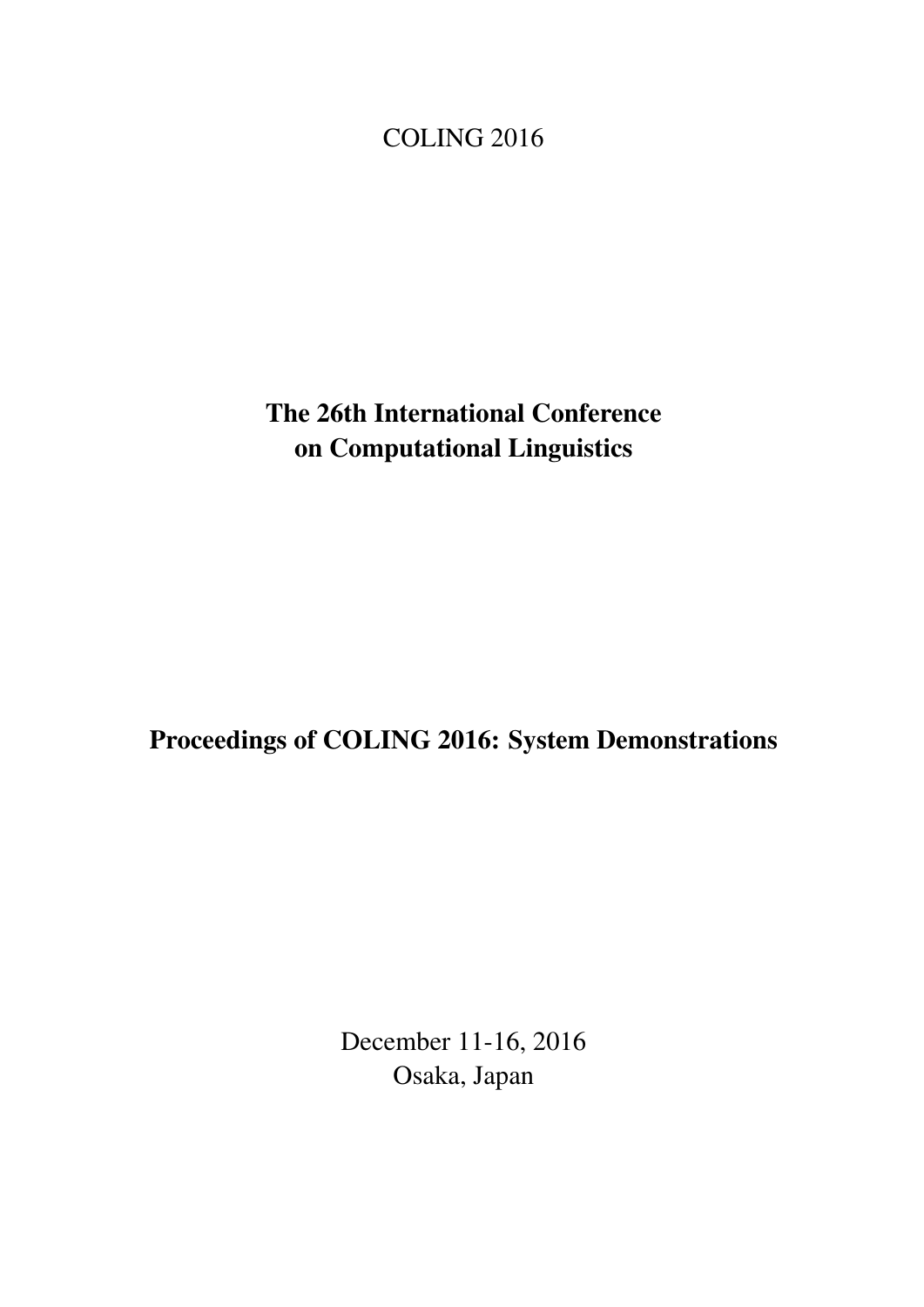Copyright of each paper stays with the respective authors (or their employers).

ISBN978-4-87974-703-7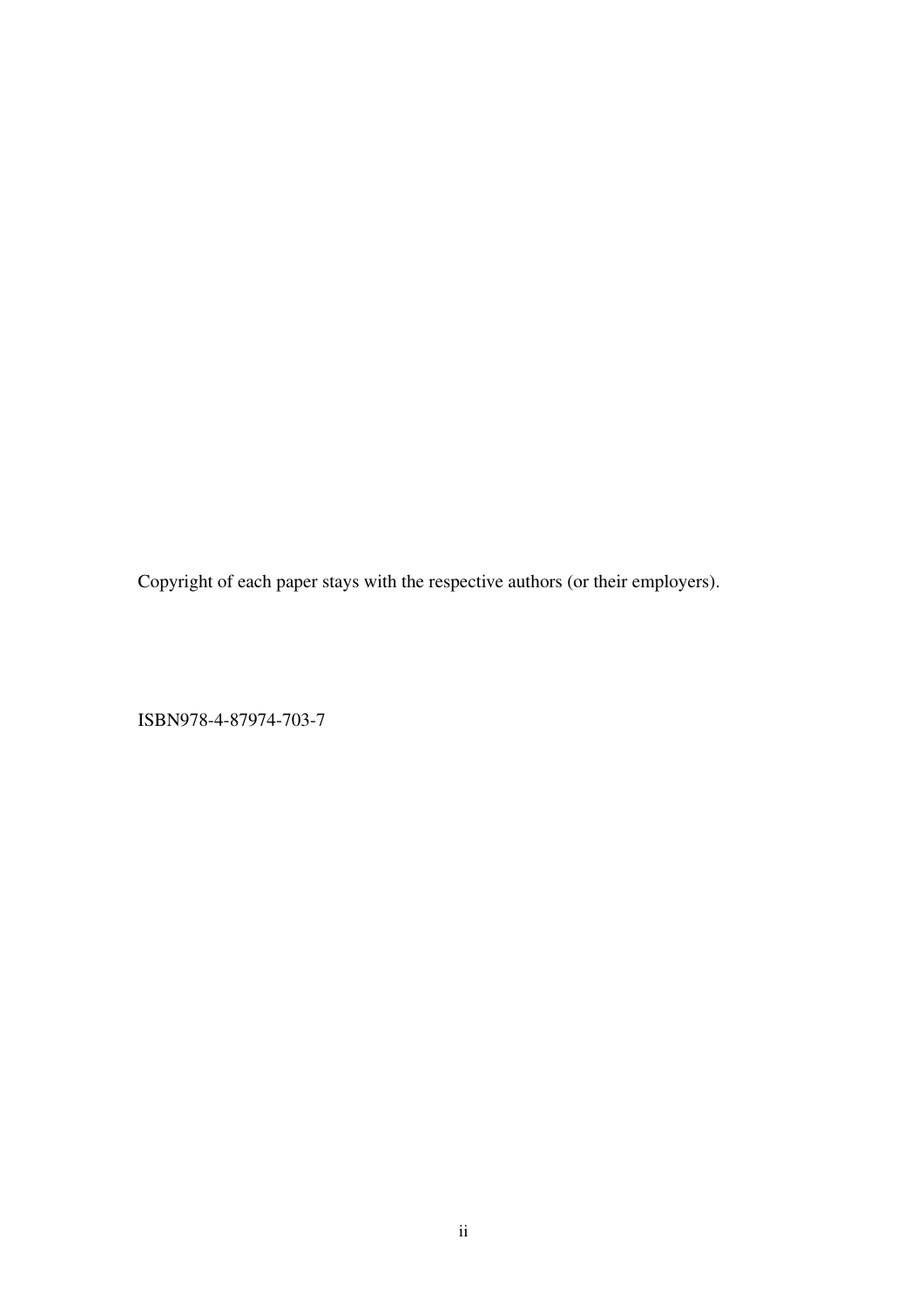# Preface

This volume contains papers from the system demonstration sessions of the 26th International Conference on Computational Linguistics (COLING 2016) held in Osaka, Japan. The conference is organized by the Association of Natural Language Processing (ANLP) and held at the Osaka International Convention Center from 11th to 16th December 2016, under the auspices of the International Committee on Computational Linguistics (ICCL).

The demonstration sessions complement the conference's presentation and poster sessions and aim at showcasing working software systems in a wide range of the conference topics. The demonstration sessions also provide opportunities to exchange ideas gained from implementing NLP systems, and to obtain feedback from NLP experts.

As a result of a review process, we accepted 64 papers out of 86 submissions. The program committee consisted of 32 members and one chair. The number of submissions largely exceeded than the previous COLING 2014 and each member performed hard work, that is, evaluated five or six papers, which amounted to two reviews per paper. During the selection process, we accepted the top-quality papers that showed the best utility and demonstrability potential.

First and foremost I would like to thank the program committee for their dedicated efforts to the tough review work. My special thanks also go to the people who organized COLING 2016 and made this volume possible. I thank General Chair, Prof. Nicoletta Calzolari, and Program Chairs, Prof. Yuji Matsumoto and Prof. Rashmi Prasad, and Local Chairs, Dr. Eiichiro Sumita, Prof. Takenobu Tokunaga, and Prof. Sadao Kurohashi, and Publication Chairs, Prof. Hitoshi Isahara, and Dr. Masao Utiyama for their great support.

Hideo Watanabe COLING 2016 Demonstration Program Chair 6th November 2016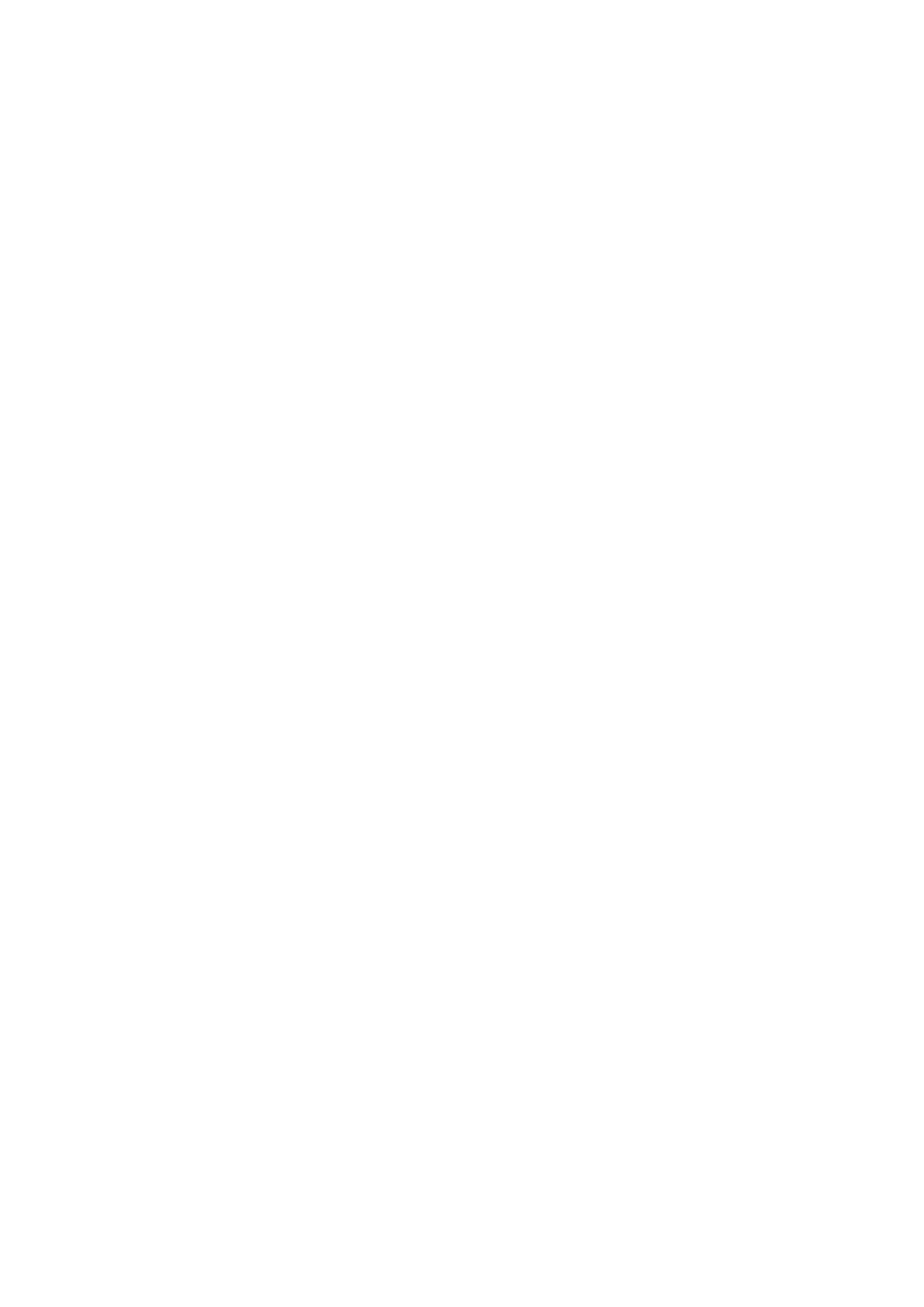# **Organisers**

#### Chair

Hideo Watanabe, IBM Research – Tokyo

#### Programme Committee

Ai Ti Aw, Institute for Infocomm Research Eiji Aramaki, Nara Institute of Science and Technology Riza Batista-Navarro, NaCTeM, University of Manchester Kay Berkling, Cooperative State University, Karlsruhe Hervé Blanchon, Université Grenoble Alpes – Laboratoire LIG Christian Boitet, CLIPS-IMAG équipe GETA Hailong Cao, Harbin Institute of Technology Michael Carl, Cophenhagen Business School Vittorio Castelli, IBM Research Luong Chi Mai, Institute of Information Technology (IOIT) Tsuneaki Kato, The University of Tokyo Hideto Kazawa, Google Inc. Mitesh M. Khapra, IBM Research - India Genichiro Kikui, Okayama Prefectural University Mamoru Komachi, Tokyo Metropolitan University Mathieu Lafourcade, The Montpellier Laboratory of Informatics, Robotics and Microelectronics Séamus Lawless, ADAPT Centre, Trinity College Dublin Young-suk Lee, IBM Research Qun Liu, Dublin City University Teruko Mitamura, Carnegie Mellon University Shinsuke Mori, Kyoto University Kiyonori Ohtake, National Institute of Information and Communications Technology Stefan Riezler, Heidelberg University Hammam Riza, Agency for the Assessment and Application of Technology (BPPT) Manabu Sassano, Yahoo Japan Corporation Koichi Takeda, IBM Research - Tokyo Takaaki Tanaka, Nippon Telegraph and Telephone Corporation Lamia Tounsi, ADAPT Centre, Dublin City University E Umamaheswari Vasanthakumar, Nanyang Technological University Jason D. Williams, Microsoft Research Youzheng Wu, iQIYI Hai Zhao, Shanghai Jiao Tong University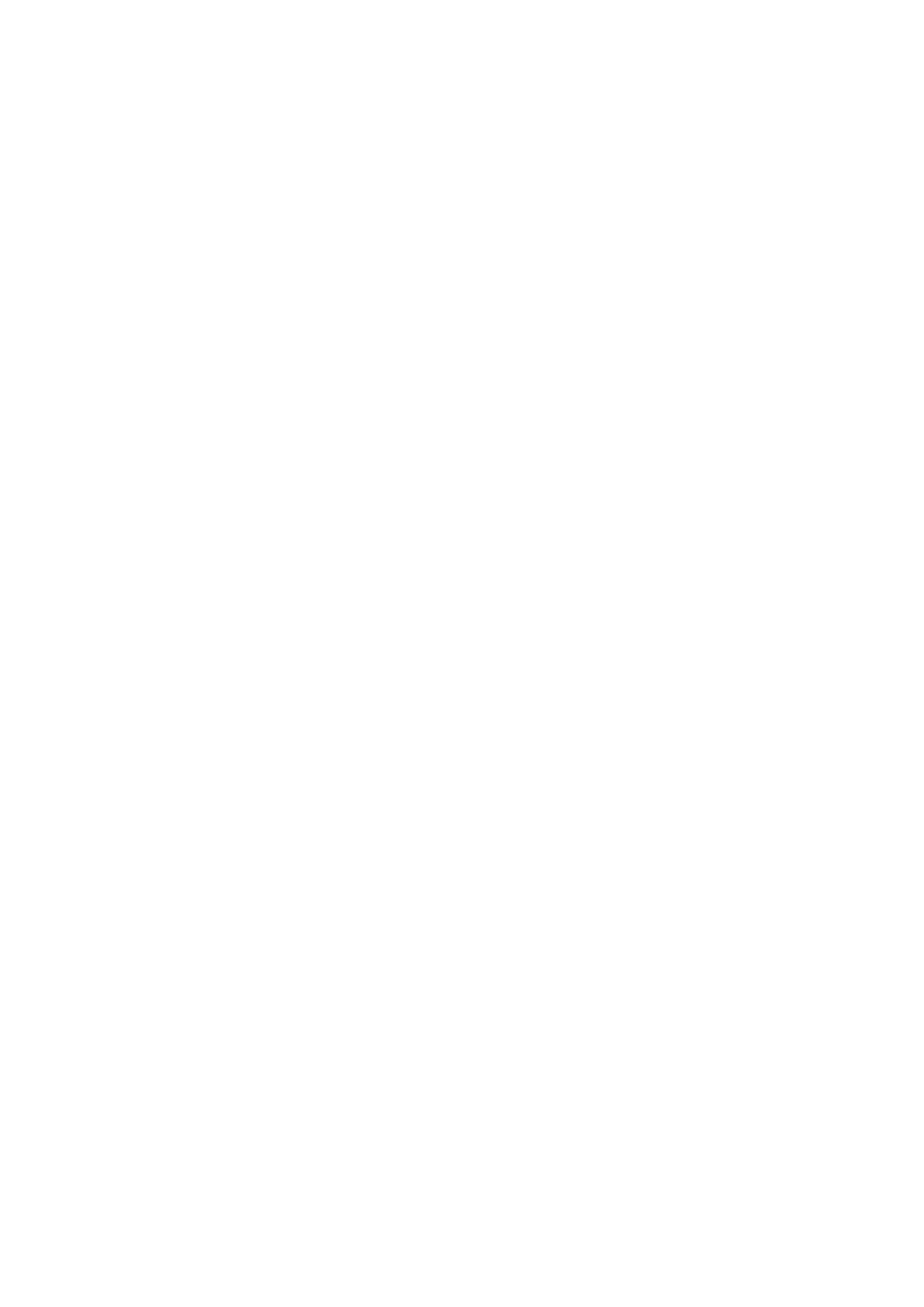# Table of Contents

| An Interactive System for Exploring Community Question Answering Forums<br>Enamul Hoque, Shafiq Joty, Lluís Màrquez, Alberto Barrón-Cedeño, Giovanni Da San Martino,<br>Alessandro Moschitti, Preslav Nakov, Salvatore Romeo and Giuseppe Carenini  1 |
|-------------------------------------------------------------------------------------------------------------------------------------------------------------------------------------------------------------------------------------------------------|
| NLmaps: A Natural Language Interface to Query OpenStreetMap                                                                                                                                                                                           |
| A Reading Environment for Learners of Chinese as a Foreign Language                                                                                                                                                                                   |
| A Post-editing Interface for Immediate Adaptation in Statistical Machine Translation                                                                                                                                                                  |
| Word Midas Powered by StringNet: Discovering Lexicogrammatical Constructions in Situ                                                                                                                                                                  |
| 'BonTen' - Corpus Concordance System for 'NINJAL Web Japanese Corpus'<br>Masayuki Asahara, Kazuya KAWAHARA, Yuya TAKEI, Hideto MASUOKA, Yasuko OHBA, Yuki<br>TORII, Toru MORII, Yuki TANAKA, Kikuo Maekawa, Sachi KATO and Hikari KONISHI25           |
| A Prototype Automatic Simultaneous Interpretation System                                                                                                                                                                                              |
| MuTUAL: A Controlled Authoring Support System Enabling Contextual Machine Translation<br>Rei Miyata, Anthony Hartley, Kyo Kageura, Cecile Paris, Masao Utiyama and Eiichiro Sumita . 35                                                               |
| Joint search in a bilingual valency lexicon and an annotated corpus                                                                                                                                                                                   |
| Experiments in Candidate Phrase Selection for Financial Named Entity Extraction - A Demo                                                                                                                                                              |
| Demonstration of ChaKi.NET - beyond the corpus search system                                                                                                                                                                                          |
| VoxSim: A Visual Platform for Modeling Motion Language                                                                                                                                                                                                |
| TextImager: a Distributed UIMA-based System for NLP                                                                                                                                                                                                   |
| <b>DISCO:</b> A System Leveraging Semantic Search in Document Review                                                                                                                                                                                  |
| pke: an open source python-based keyphrase extraction toolkit                                                                                                                                                                                         |
| Langforia: Language Pipelines for Annotating Large Collections of Documents                                                                                                                                                                           |
| Anita: An Intelligent Text Adaptation Tool                                                                                                                                                                                                            |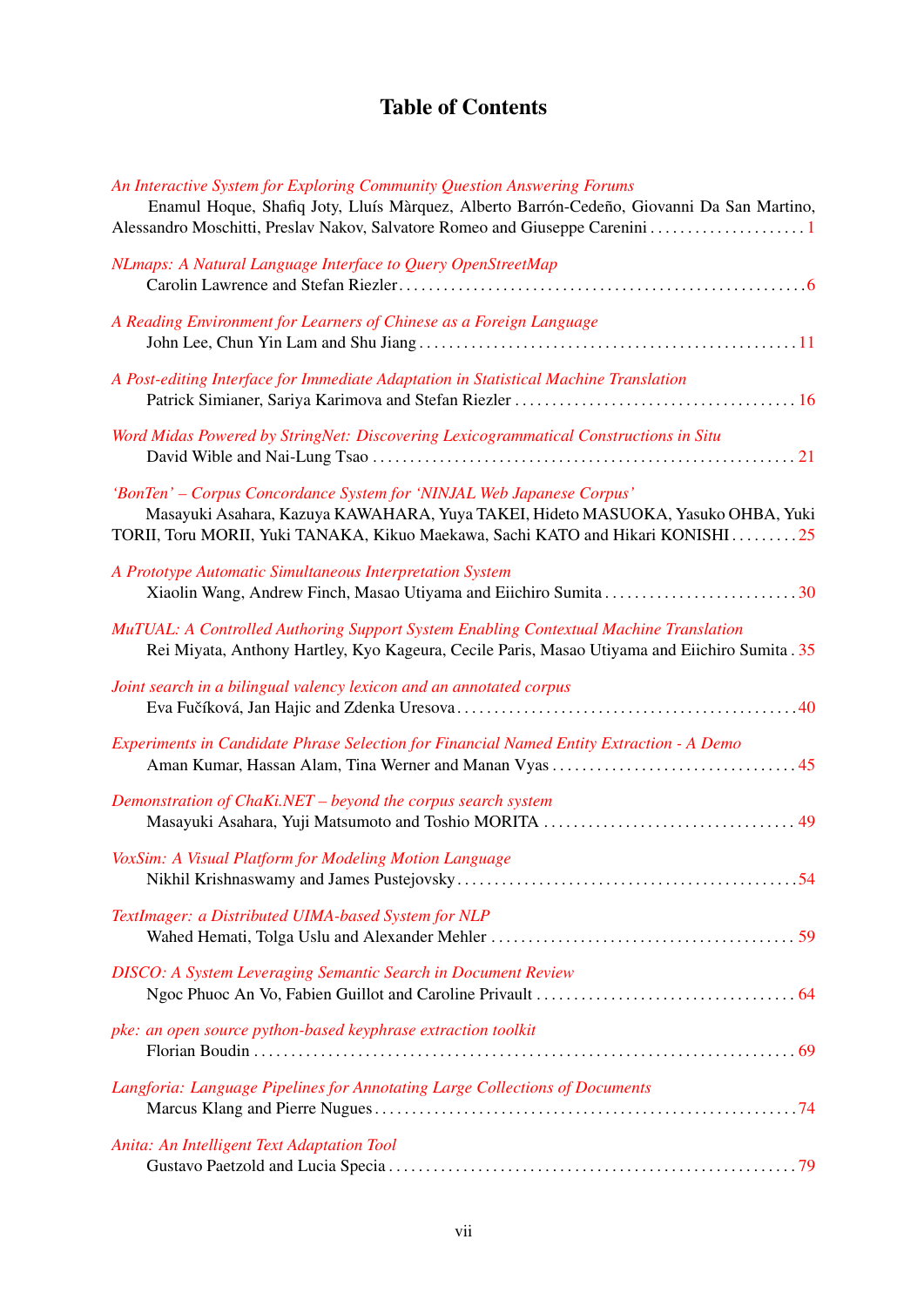| <b>HistoryComparator: Interactive Across-Time Comparison in Document Archives</b>                                                                                                                                                |
|----------------------------------------------------------------------------------------------------------------------------------------------------------------------------------------------------------------------------------|
| <b>On-line Multilingual Linguistic Services</b>                                                                                                                                                                                  |
| A Customizable Editor for Text Simplification                                                                                                                                                                                    |
| CATaLog Online: A Web-based CAT Tool for Distributed Translation with Data Capture for APE and<br><b>Translation Process Research</b><br>Santanu Pal, Sudip Kumar Naskar, Marcos Zampieri, Tapas Nayak and Josef van Genabith 98 |
| <b>Interactive Relation Extraction in Main Memory Database Systems</b><br>Rudolf Schneider, Cordula Guder, Torsten Kilias, Alexander Löser, Jens Graupmann and Oleksandr                                                         |
| An Open Source Library for Semantic-Based Datetime Resolution                                                                                                                                                                    |
| TASTY: Interactive Entity Linking As-You-Type                                                                                                                                                                                    |
| What topic do you want to hear about? A bilingual talking robot using English and Japanese Wikipedias                                                                                                                            |
| <b>Annotating Discourse Relations with the PDTB Annotator</b>                                                                                                                                                                    |
| <b>Opinion Retrieval Systems using Tweet-external Factors</b>                                                                                                                                                                    |
| TextPro-AL: An Active Learning Platform for Flexible and Efficient Production of Training Data for NLP<br><b>Tasks</b>                                                                                                           |
| Bernardo Magnini, Anne-Lyse Minard, Mohammed R. H. Qwaider and Manuela Speranza131<br>SideNoter: Scholarly Paper Browsing System based on PDF Restructuring and Text Annotation                                                  |
| Sensing Emotions in Text Messages: An Application and Deployment Study of EmotionPush<br>Shih-Ming Wang, Chun-Hui Scott Lee, Yu-Chun Lo, Ting-Hao Huang and Lun-Wei Ku  141                                                      |
| Illinois Cross-Lingual Wikifier: Grounding Entities in Many Languages to the English Wikipedia                                                                                                                                   |
| A Meaning-based English Math Word Problem Solver with Understanding, Reasoning and Explanation<br>Chao-Chun Liang, Shih-Hong Tsai, Ting-Yun Chang, Yi-Chung Lin and Keh-Yih Su  151                                              |
| Valencer: an API to Query Valence Patterns in FrameNet                                                                                                                                                                           |
| The Open Framework for Developing Knowledge Base And Question Answering System<br>Jiseong Kim, GyuHyeon Choi, Jung-Uk Kim, Eun-kyung Kim and KEY-SUN CHOI161                                                                     |
| Linggle Knows: A Search Engine Tells How People Write<br>Jhih-Jie Chen, Hao-Chun Peng, Mei-Cih Yeh, Peng-Yu Chen and Jason Chang  166                                                                                            |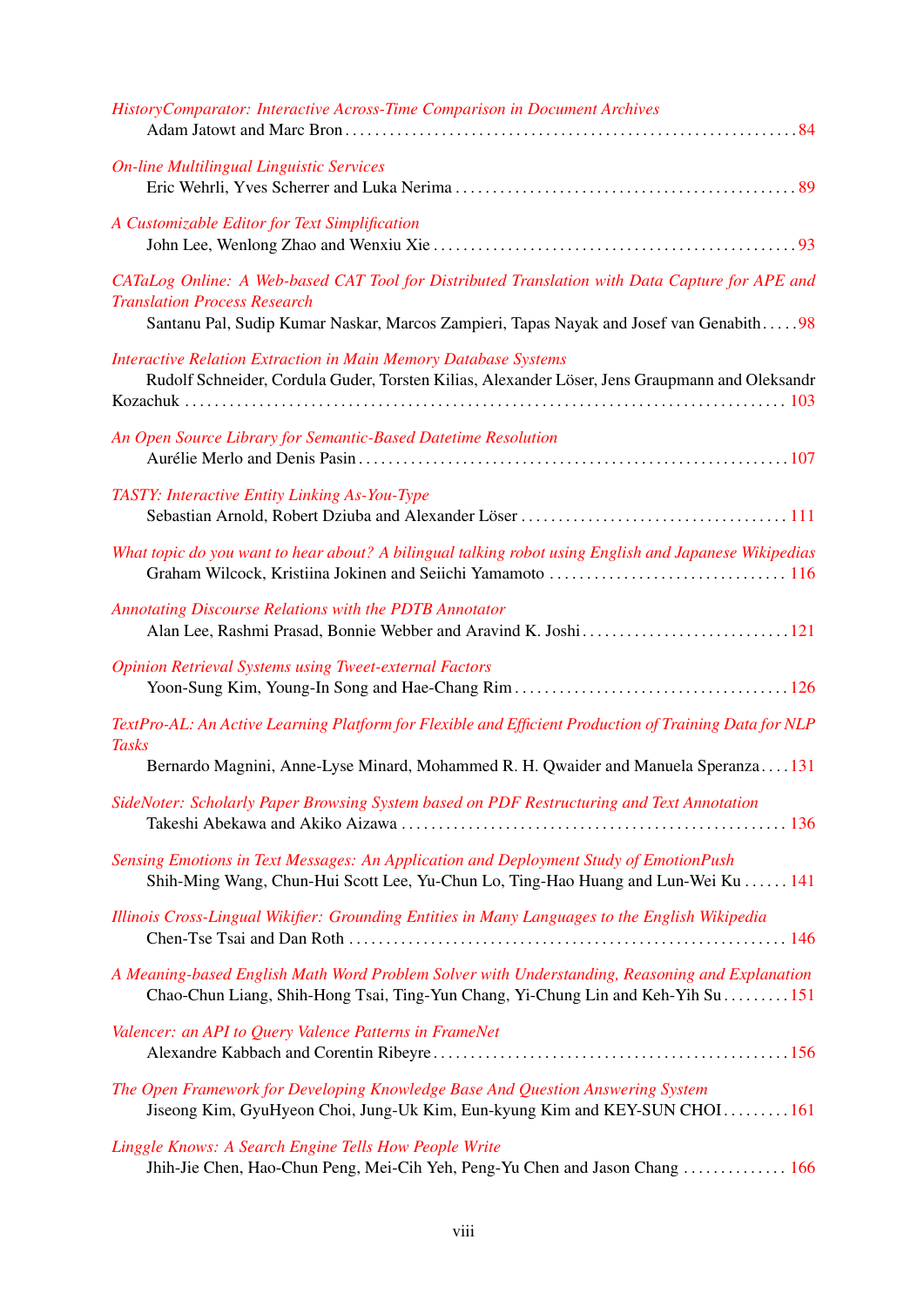| A Sentence Simplification System for Improving Relation Extraction<br>Christina Niklaus, Bernhard Bermeitinger, Siegfried Handschuh and André Freitas170                                               |
|--------------------------------------------------------------------------------------------------------------------------------------------------------------------------------------------------------|
| Korean FrameNet Expansion Based on Projection of Japanese FrameNet                                                                                                                                     |
| A Framework for Mining Enterprise Risk and Risk Factors from News Documents<br>Tirthankar Dasgupta, Lipika Dey, Prasenjit Dey and Rupsa Saha  180                                                      |
| papago: A Machine Translation Service with Word Sense Disambiguation and Currency Conversion<br>Hyoung-Gyu Lee, Jun-Seok Kim, Joong-Hwi Shin, Jaesong Lee, Ying-Xiu Quan and Young-Seob                |
| TopoText: Interactive Digital Mapping of Literary Text<br>Randa El Khatib, Julia El Zini, David Wrisley, Mohamad Jaber and Shady Elbassuoni 189                                                        |
| ACE: Automatic Colloquialism, Typographical and Orthographic Errors Detection for Chinese Lan-<br>guage<br>Shichao Dong, Gabriel Pui Cheong Fung, Binyang Li, Baolin Peng, Ming Liao, Jia Zhu and Kam- |
| A Tool for Efficient Content Compilation                                                                                                                                                               |
| <b>MAGES: A Multilingual Angle-integrated Grouping-based Entity Summarization System</b>                                                                                                               |
| <b>Botta: An Arabic Dialect Chatbot</b>                                                                                                                                                                |
| What's up on Twitter? Catch up with TWIST!<br>Marina Litvak, Natalia Vanetik, Efi Levi and Michael Roistacher 213                                                                                      |
| Praat on the Web: An Upgrade of Praat for Semi-Automatic Speech Annotation<br>Monica Dominguez, Iván Latorre, Mireia Farrús, Joan Codina-Filba and Leo Wanner  218                                     |
| YAMAMA: Yet Another Multi-Dialect Arabic Morphological Analyzer                                                                                                                                        |
| CamelParser: A system for Arabic Syntactic Analysis and Morphological Disambiguation                                                                                                                   |
| Demonstrating Ambient Search: Implicit Document Retrieval for Speech Streams<br>Benjamin Milde, Jonas Wacker, Stefan Radomski, Max Mühlhäuser and Chris Biemann 233                                    |
| ConFarm: Extracting Surface Representations of Verb and Noun Constructions from Dependency Anno-<br>tated Corpora of Russian                                                                           |
| <b>ENIAM: Categorial Syntactic-Semantic Parser for Polish</b>                                                                                                                                          |
| Towards Non-projective High-Order Dependency Parser                                                                                                                                                    |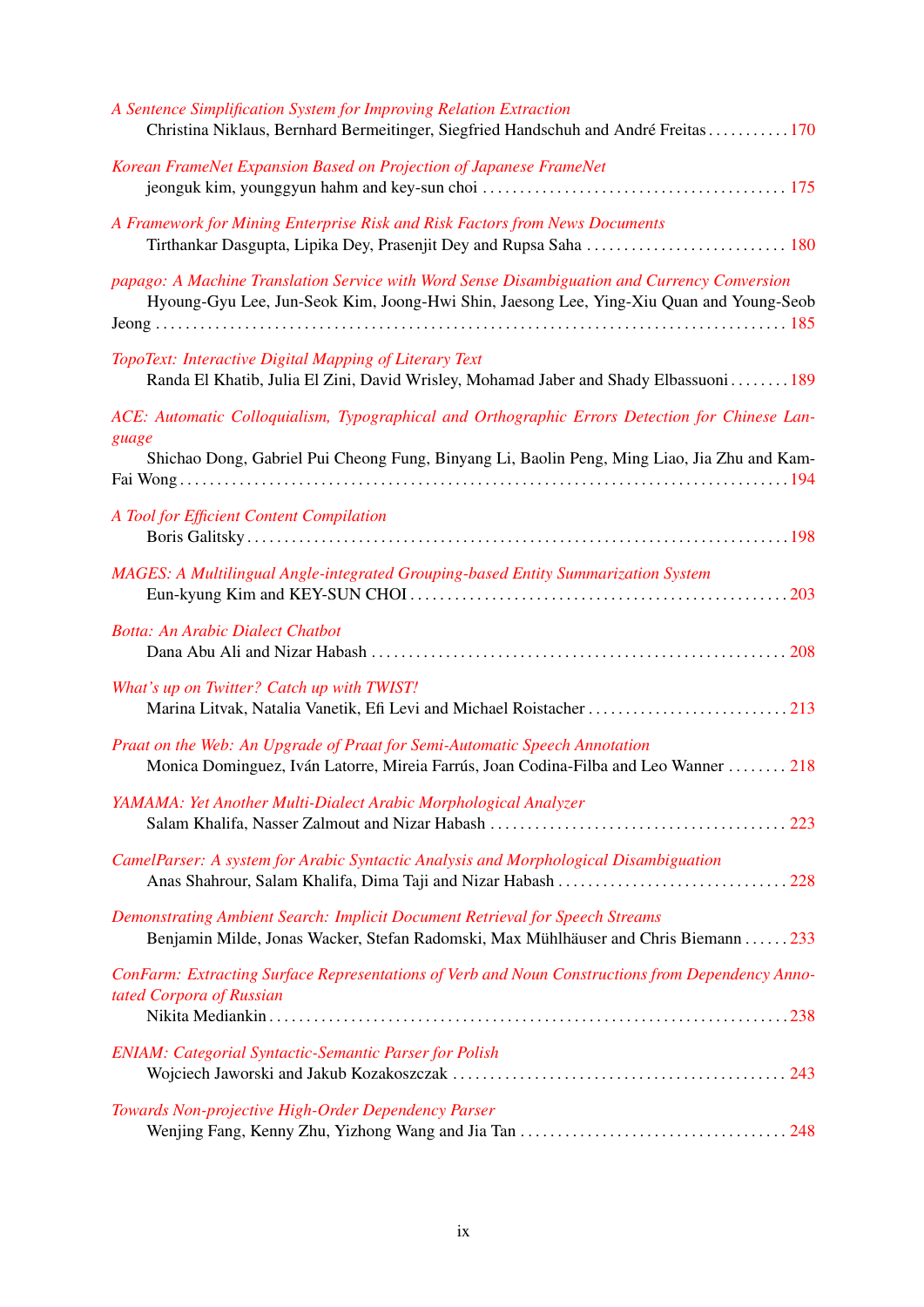| <b>Using Synthetically Collected Scripts for Story Generation</b>                                                                                                                                           |
|-------------------------------------------------------------------------------------------------------------------------------------------------------------------------------------------------------------|
| CaseSummarizer: A System for Automated Summarization of Legal Texts                                                                                                                                         |
| WISDOM X, DISAANA and D-SUMM: Large-scale NLP Systems for Analyzing Textual Big Data<br>Junta Mizuno, Masahiro Tanaka, Kiyonori Ohtake, Jong-Hoon Oh, Julien Kloetzer, Chikara Hashimoto                    |
| Multilingual Information Extraction with PolyglotIE<br>Alan Akbik, laura chiticariu, Marina Danilevsky, Yonas Kbrom, Yunyao Li and Huaiyu Zhu 268                                                           |
| WordForce: Visualizing Controversial Words in Debates                                                                                                                                                       |
| Zara: A Virtual Interactive Dialogue System Incorporating Emotion, Sentiment and Personality Recog-<br>nition<br>Pascale Fung, Anik Dey, Farhad Bin Siddique, Ruixi Lin, Yang Yang, Dario Bertero, Yan Wan, |
| NL2KB: Resolving Vocabulary Gap between Natural Language and Knowledge Base in Knowledge Base<br><b>Construction and Retrieval</b><br>Sheng-Lun Wei, Yen-Pin Chiu, Hen-Hsen Huang and Hsin-Hsi Chen 282     |
| PKUSUMSUM : A Java Platform for Multilingual Document Summarization                                                                                                                                         |
| Kotonush: Understanding Concepts Based on Values behind Social Media<br>Tatsuya Iwanari, Kohei Ohara, Naoki Yoshinaga, Nobuhiro Kaji, Masashi Toyoda and Masaru                                             |
| Exploring a Continuous and Flexible Representation of the Lexicon                                                                                                                                           |
| Automatically Suggesting Example Sentences of Near-Synonyms for Language Learners                                                                                                                           |
| Kyoto-NMT: a Neural Machine Translation implementation in Chainer                                                                                                                                           |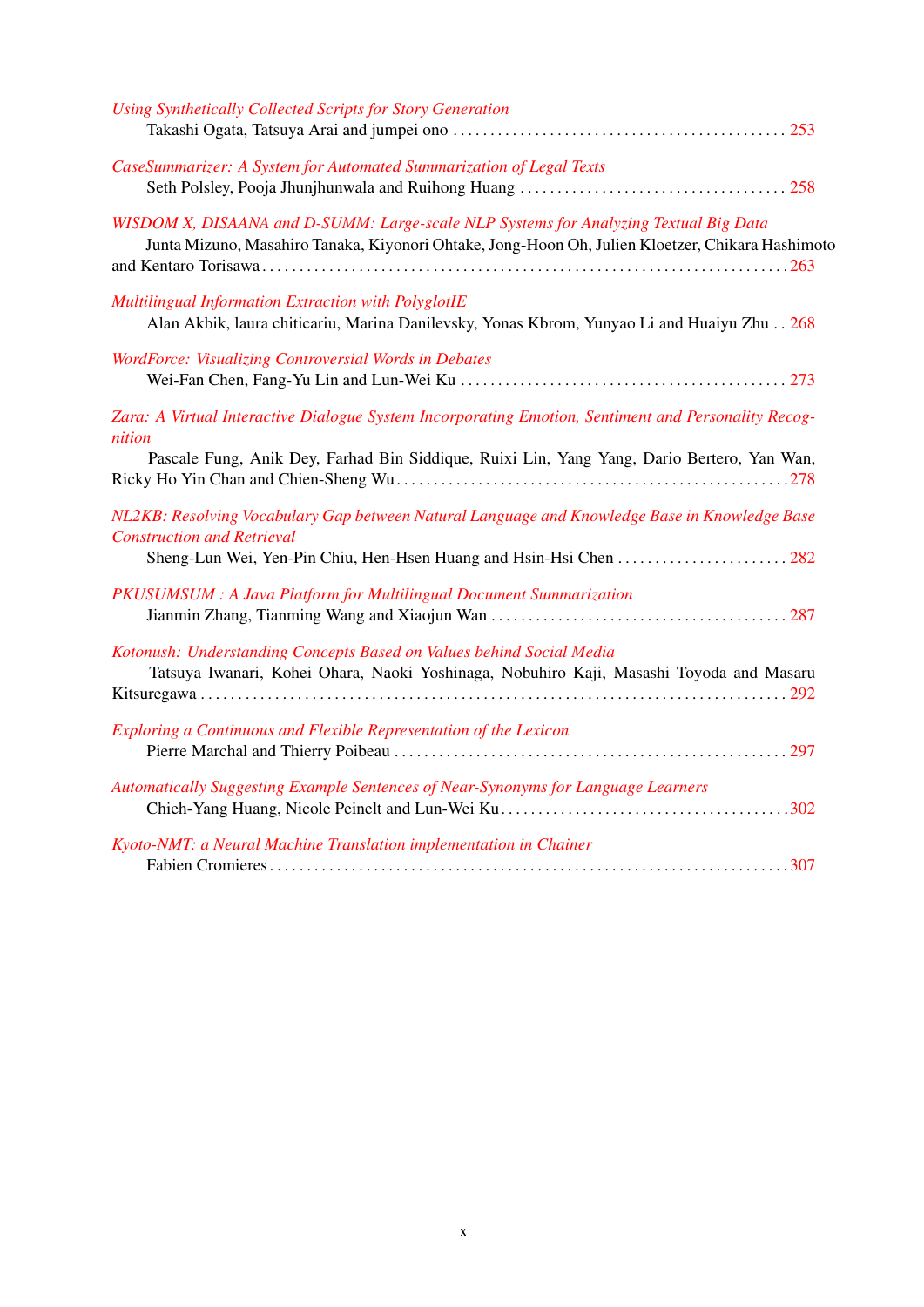# Conference Program

#### December 13th, 2016

#### 11:00–12:30 Demo Session 1

*[An Interactive System for Exploring Community Question Answering Forums](#page-0-0)* Enamul Hoque, Shafiq Joty, Lluís Màrquez, Alberto Barrón-Cedeño, Giovanni Da San Martino, Alessandro Moschitti, Preslav Nakov, Salvatore Romeo and Giuseppe Carenini

*[NLmaps: A Natural Language Interface to Query OpenStreetMap](#page-0-0)* Carolin Lawrence and Stefan Riezler

*[A Reading Environment for Learners of Chinese as a Foreign Language](#page-0-0)* John Lee, Chun Yin Lam and Shu Jiang

*[A Post-editing Interface for Immediate Adaptation in Statistical Machine Transla](#page-0-0)[tion](#page-0-0)*

Patrick Simianer, Sariya Karimova and Stefan Riezler

*[Word Midas Powered by StringNet: Discovering Lexicogrammatical Constructions](#page-0-0) [in Situ](#page-0-0)*

David Wible and Nai-Lung Tsao

*['BonTen' – Corpus Concordance System for 'NINJAL Web Japanese Corpus'](#page-0-0)* Masayuki Asahara, Kazuya KAWAHARA, Yuya TAKEI, Hideto MASUOKA, Yasuko OHBA, Yuki TORII, Toru MORII, Yuki TANAKA, Kikuo Maekawa, Sachi KATO and Hikari KONISHI

*[A Prototype Automatic Simultaneous Interpretation System](#page-0-0)* Xiaolin Wang, Andrew Finch, Masao Utiyama and Eiichiro Sumita

*[MuTUAL: A Controlled Authoring Support System Enabling Contextual Machine](#page-0-0) [Translation](#page-0-0)*

Rei Miyata, Anthony Hartley, Kyo Kageura, Cecile Paris, Masao Utiyama and Eiichiro Sumita

*[Joint search in a bilingual valency lexicon and an annotated corpus](#page-0-0)* Eva Fučíková, Jan Hajic and Zdenka Uresova

*[Experiments in Candidate Phrase Selection for Financial Named Entity Extraction](#page-0-0) [- A Demo](#page-0-0)*

Aman Kumar, Hassan Alam, Tina Werner and Manan Vyas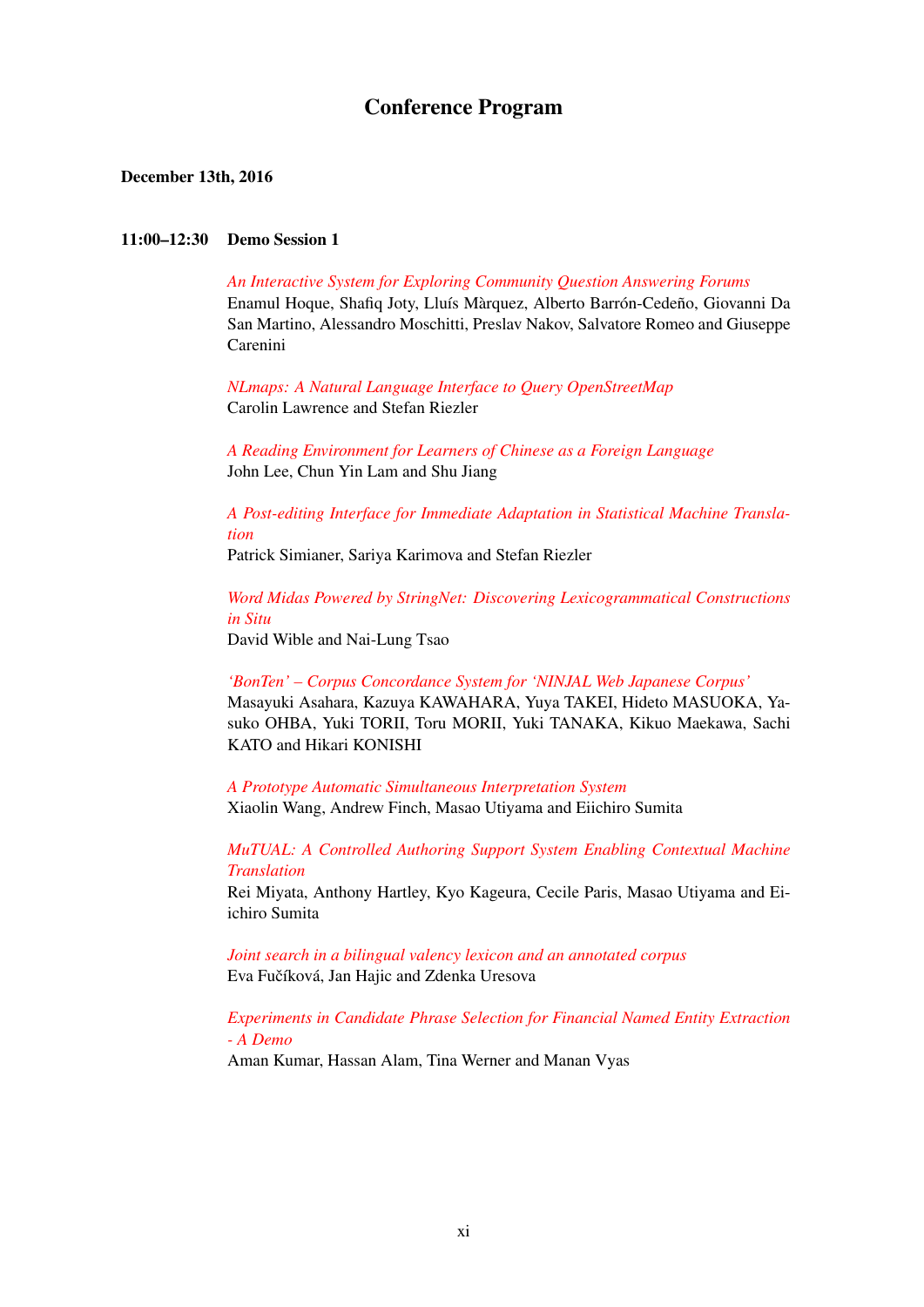#### December 13th, 2016 (continued)

#### 14:00–16:00 Demo Session 2

*[Demonstration of ChaKi.NET – beyond the corpus search system](#page-0-0)* Masayuki Asahara, Yuji Matsumoto and Toshio MORITA

*[VoxSim: A Visual Platform for Modeling Motion Language](#page-0-0)* Nikhil Krishnaswamy and James Pustejovsky

*[TextImager: a Distributed UIMA-based System for NLP](#page-0-0)* Wahed Hemati, Tolga Uslu and Alexander Mehler

*[DISCO: A System Leveraging Semantic Search in Document Review](#page-0-0)* Ngoc Phuoc An Vo, Fabien Guillot and Caroline Privault

*[pke: an open source python-based keyphrase extraction toolkit](#page-0-0)* Florian Boudin

*[Langforia: Language Pipelines for Annotating Large Collections of Documents](#page-0-0)* Marcus Klang and Pierre Nugues

*[Anita: An Intelligent Text Adaptation Tool](#page-0-0)* Gustavo Paetzold and Lucia Specia

*[HistoryComparator: Interactive Across-Time Comparison in Document Archives](#page-0-0)* Adam Jatowt and Marc Bron

*[On-line Multilingual Linguistic Services](#page-0-0)* Eric Wehrli, Yves Scherrer and Luka Nerima

*[A Customizable Editor for Text Simplification](#page-0-0)* John Lee, Wenlong Zhao and Wenxiu Xie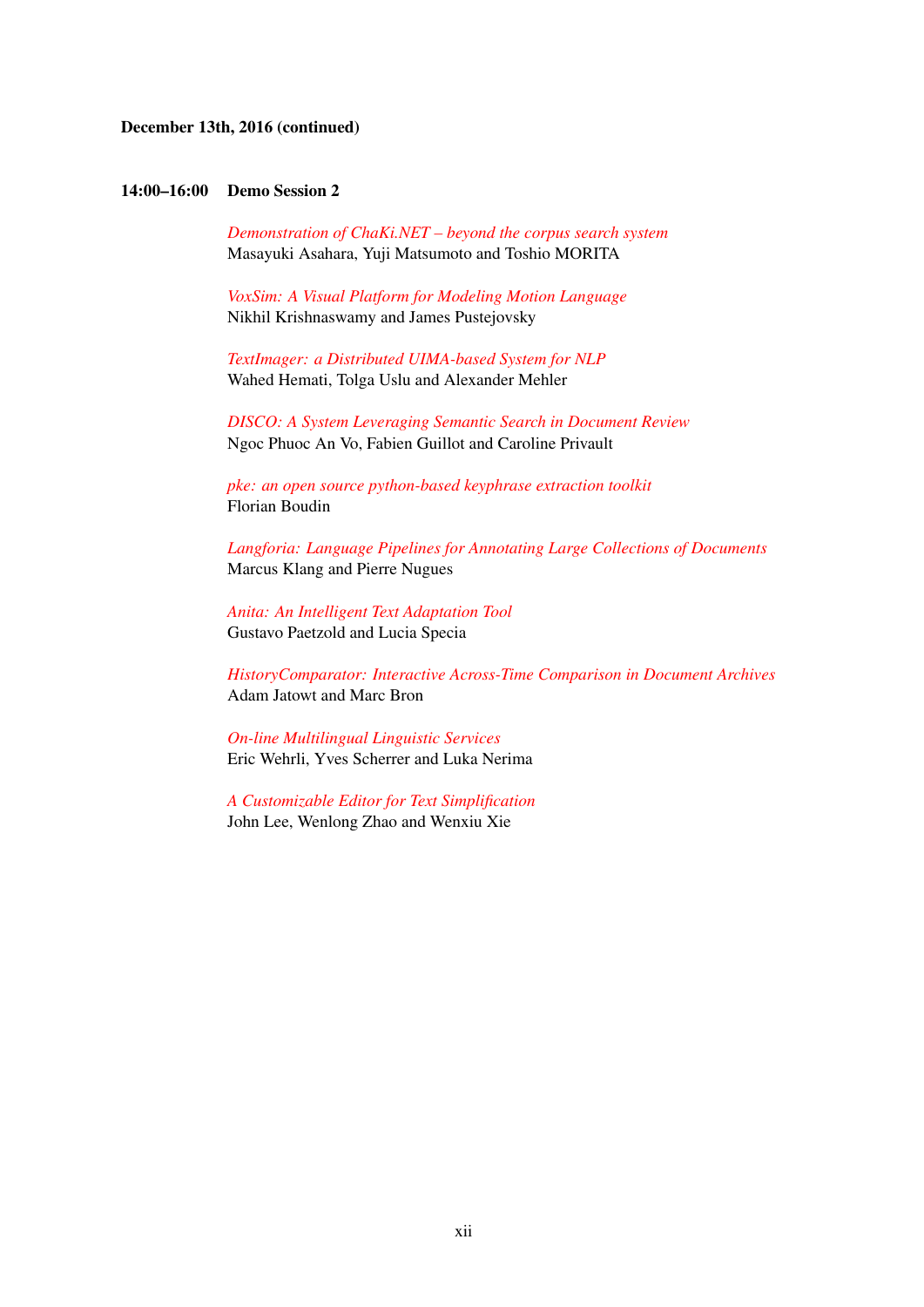## December 15th, 2016

#### 10:30–12:30 Demo Session 3

*[CATaLog Online: A Web-based CAT Tool for Distributed Translation with Data](#page-0-0) [Capture for APE and Translation Process Research](#page-0-0)* Santanu Pal, Sudip Kumar Naskar, Marcos Zampieri, Tapas Nayak and Josef van Genabith

*[Interactive Relation Extraction in Main Memory Database Systems](#page-0-0)* Rudolf Schneider, Cordula Guder, Torsten Kilias, Alexander Löser, Jens Graupmann and Oleksandr Kozachuk

*[An Open Source Library for Semantic-Based Datetime Resolution](#page-0-0)* Aurélie Merlo and Denis Pasin

*[TASTY: Interactive Entity Linking As-You-Type](#page-0-0)* Sebastian Arnold, Robert Dziuba and Alexander Löser

*[What topic do you want to hear about? A bilingual talking robot using English and](#page-0-0) [Japanese Wikipedias](#page-0-0)*

Graham Wilcock, Kristiina Jokinen and Seiichi Yamamoto

*[Annotating Discourse Relations with the PDTB Annotator](#page-0-0)* Alan Lee, Rashmi Prasad, Bonnie Webber and Aravind K. Joshi

*[Opinion Retrieval Systems using Tweet-external Factors](#page-0-0)* Yoon-Sung Kim, Young-In Song and Hae-Chang Rim

*[TextPro-AL: An Active Learning Platform for Flexible and Efficient Production of](#page-0-0) [Training Data for NLP Tasks](#page-0-0)*

Bernardo Magnini, Anne-Lyse Minard, Mohammed R. H. Qwaider and Manuela Speranza

*[SideNoter: Scholarly Paper Browsing System based on PDF Restructuring and Text](#page-0-0) [Annotation](#page-0-0)* Takeshi Abekawa and Akiko Aizawa

*[Sensing Emotions in Text Messages: An Application and Deployment Study of Emo](#page-0-0)[tionPush](#page-0-0)*

Shih-Ming Wang, Chun-Hui Scott Lee, Yu-Chun Lo, Ting-Hao Huang and Lun-Wei Ku

*[Illinois Cross-Lingual Wikifier: Grounding Entities in Many Languages to the En](#page-0-0)[glish Wikipedia](#page-0-0)*

Chen-Tse Tsai and Dan Roth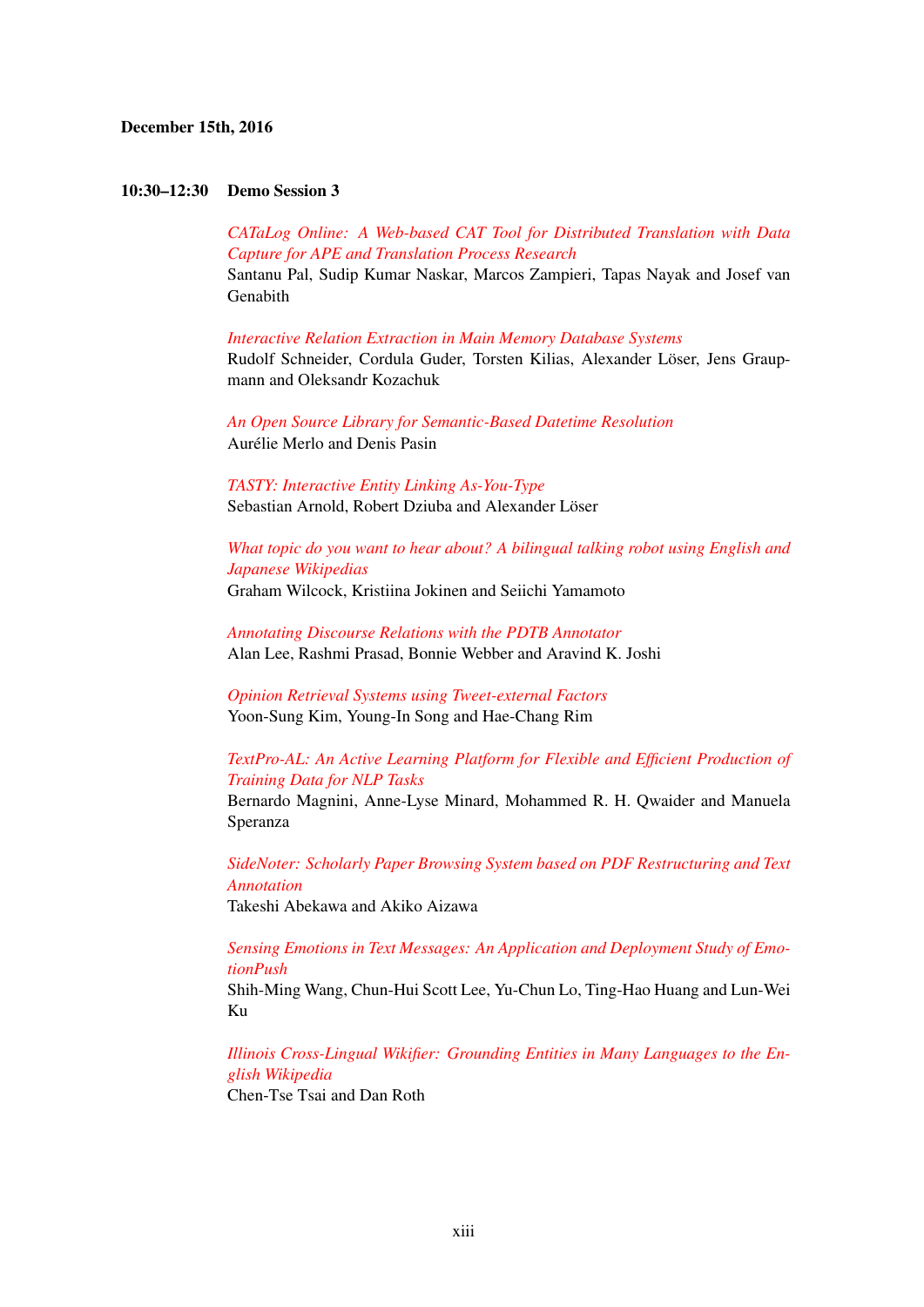## December 15th, 2016 (continued)

#### 14:00–16:00 Demo Session 4

*[A Meaning-based English Math Word Problem Solver with Understanding, Reason](#page-0-0)[ing and Explanation](#page-0-0)* Chao-Chun Liang, Shih-Hong Tsai, Ting-Yun Chang, Yi-Chung Lin and Keh-Yih Su

*[Valencer: an API to Query Valence Patterns in FrameNet](#page-0-0)* Alexandre Kabbach and Corentin Ribeyre

*[The Open Framework for Developing Knowledge Base And Question Answering](#page-0-0) [System](#page-0-0)* Jiseong Kim, GyuHyeon Choi, Jung-Uk Kim, Eun-kyung Kim and KEY-SUN CHOI

*[Linggle Knows: A Search Engine Tells How People Write](#page-0-0)* Jhih-Jie Chen, Hao-Chun Peng, Mei-Cih Yeh, Peng-Yu Chen and Jason Chang

*[A Sentence Simplification System for Improving Relation Extraction](#page-0-0)* Christina Niklaus, Bernhard Bermeitinger, Siegfried Handschuh and André Freitas

*[Korean FrameNet Expansion Based on Projection of Japanese FrameNet](#page-0-0)* jeonguk kim, younggyun hahm and key-sun choi

*[A Framework for Mining Enterprise Risk and Risk Factors from News Documents](#page-0-0)* Tirthankar Dasgupta, Lipika Dey, Prasenjit Dey and Rupsa Saha

# *[papago: A Machine Translation Service with Word Sense Disambiguation and Cur](#page-0-0)[rency Conversion](#page-0-0)*

Hyoung-Gyu Lee, Jun-Seok Kim, Joong-Hwi Shin, Jaesong Lee, Ying-Xiu Quan and Young-Seob Jeong

*[TopoText: Interactive Digital Mapping of Literary Text](#page-0-0)*

Randa El Khatib, Julia El Zini, David Wrisley, Mohamad Jaber and Shady Elbassuoni

# *[ACE: Automatic Colloquialism, Typographical and Orthographic Errors Detection](#page-0-0) [for Chinese Language](#page-0-0)*

Shichao Dong, Gabriel Pui Cheong Fung, Binyang Li, Baolin Peng, Ming Liao, Jia Zhu and Kam-Fai Wong

*[A Tool for Efficient Content Compilation](#page-0-0)* Boris Galitsky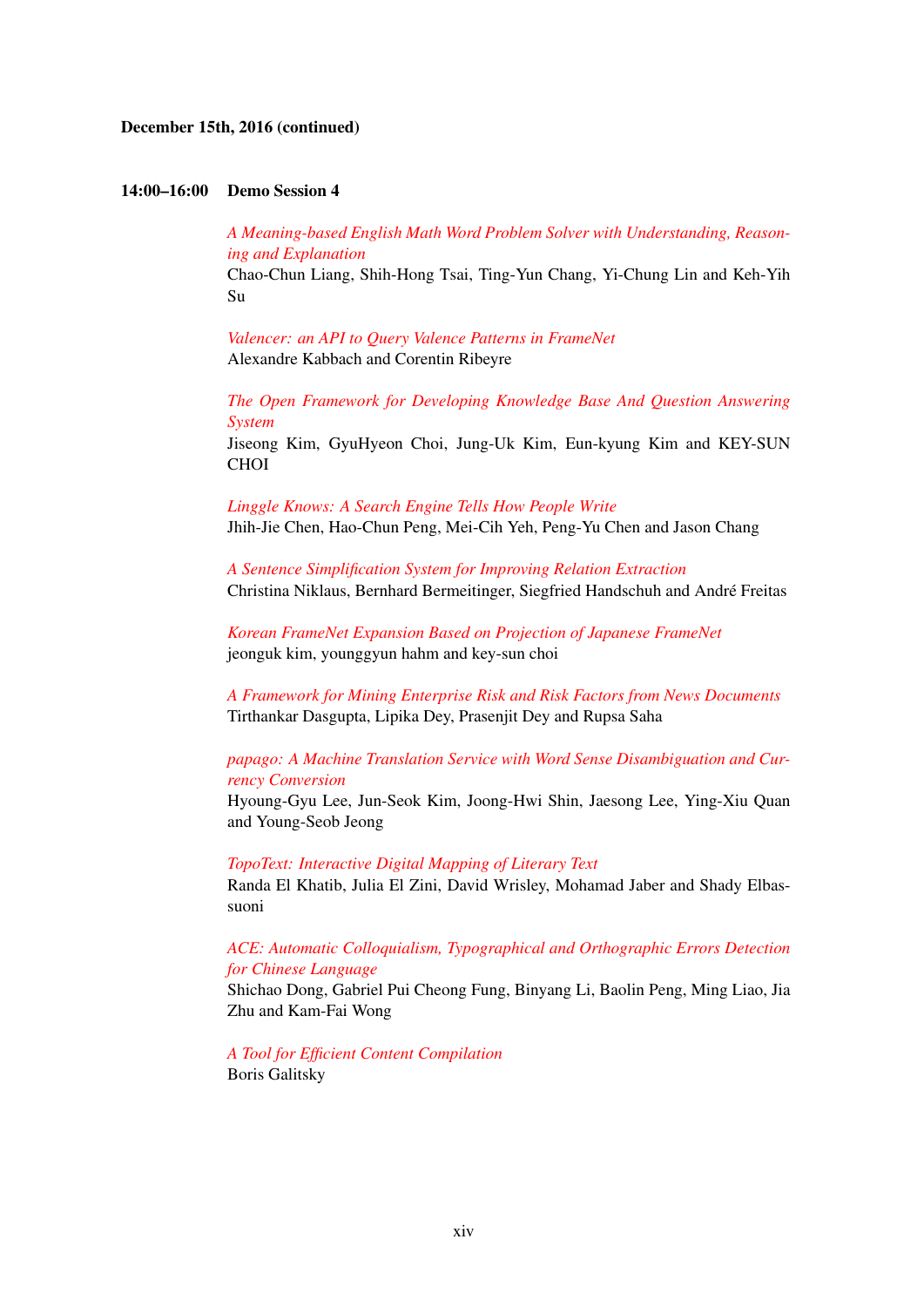## December 16th, 2016

#### 10:30–12:30 Demo Session 5

*[MAGES: A Multilingual Angle-integrated Grouping-based Entity Summarization](#page-0-0) [System](#page-0-0)* Eun-kyung Kim and KEY-SUN CHOI

*[Botta: An Arabic Dialect Chatbot](#page-0-0)* Dana Abu Ali and Nizar Habash

*[What's up on Twitter? Catch up with TWIST!](#page-0-0)* Marina Litvak, Natalia Vanetik, Efi Levi and Michael Roistacher

*[Praat on the Web: An Upgrade of Praat for Semi-Automatic Speech Annotation](#page-0-0)* Monica Dominguez, Iván Latorre, Mireia Farrús, Joan Codina-Filba and Leo Wanner

*[YAMAMA: Yet Another Multi-Dialect Arabic Morphological Analyzer](#page-0-0)* Salam Khalifa, Nasser Zalmout and Nizar Habash

*[CamelParser: A system for Arabic Syntactic Analysis and Morphological Disam](#page-0-0)[biguation](#page-0-0)*

Anas Shahrour, Salam Khalifa, Dima Taji and Nizar Habash

*[Demonstrating Ambient Search: Implicit Document Retrieval for Speech Streams](#page-0-0)* Benjamin Milde, Jonas Wacker, Stefan Radomski, Max Mühlhäuser and Chris Biemann

*[ConFarm: Extracting Surface Representations of Verb and Noun Constructions](#page-0-0) [from Dependency Annotated Corpora of Russian](#page-0-0)* Nikita Mediankin

*[ENIAM: Categorial Syntactic-Semantic Parser for Polish](#page-0-0)* Wojciech Jaworski and Jakub Kozakoszczak

*[Towards Non-projective High-Order Dependency Parser](#page-0-0)* Wenjing Fang, Kenny Zhu, Yizhong Wang and Jia Tan

*[Using Synthetically Collected Scripts for Story Generation](#page-0-0)* Takashi Ogata, Tatsuya Arai and jumpei ono